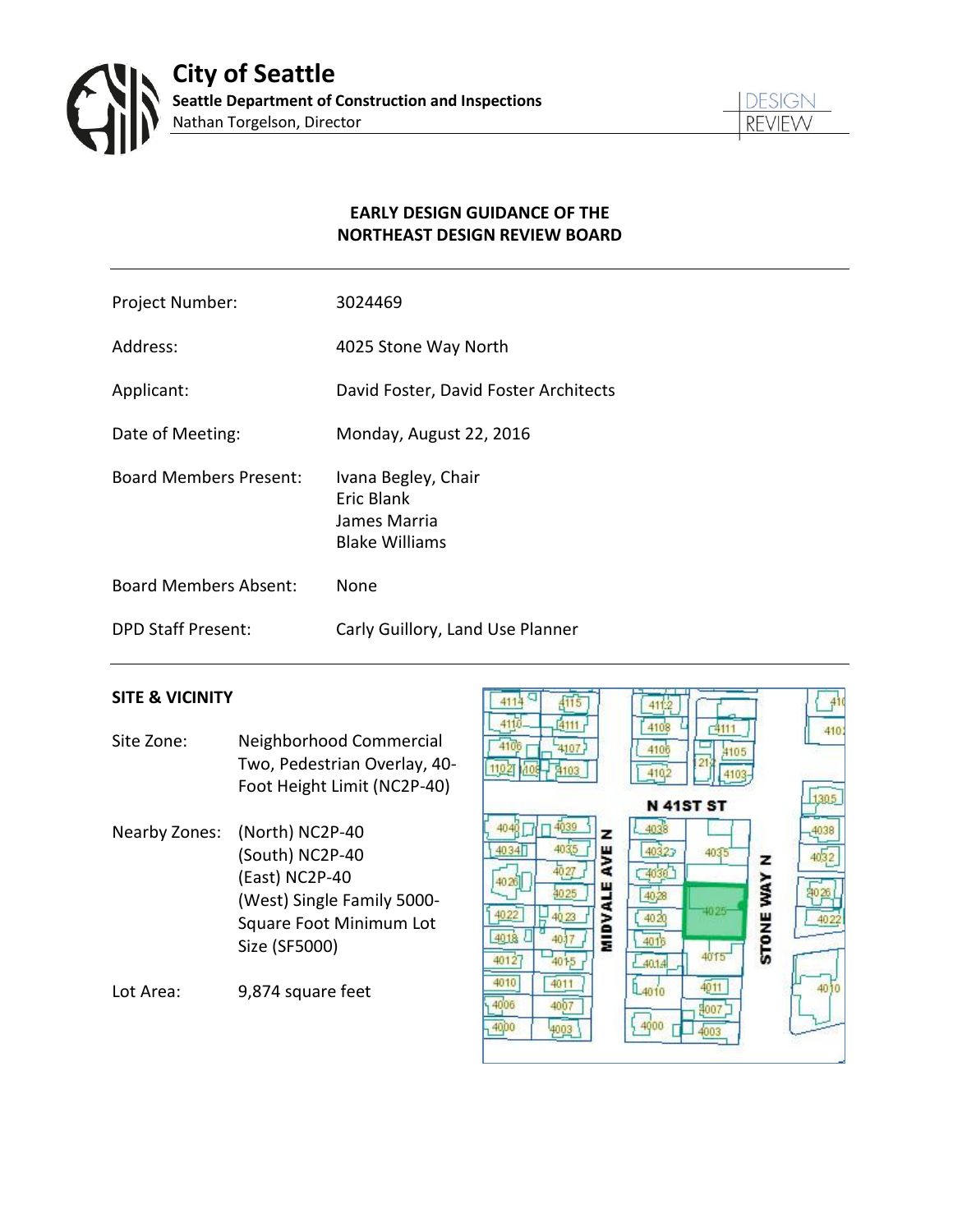# **Current Development:**

The site is currently occupied by a four-story mixed-use structure with surface parking. A shared access easement is located along the south property line, and is shared with the abutting development to the south. A number of existing trees line the west property line, but are located off site.

### **Surrounding Development and Neighborhood Character:**

The surrounding development and neighborhood character consists of a variety of uses and architectural styles including low-rise workshops and warehouses and multi-story, multiplefamily structures along Stone Way N, and single-family structures abutting to the west. Stone Way N is a designated Pedestrian street with existing curb, sidewalk, street trees, and parallel on-street parking.

### **Access:**

Vehicular access to the site is currently from, and proposed to remain from, Stone Way N.

### **Environmentally Critical Areas:**

None.

# **PROJECT DESCRIPTION**

Design Review Early Design Guidance application proposing a 4-story building containing 68 apartment units above 1,915 sq. ft. of retail space to be located at ground level. Existing warehouse to be demolished. Parking to be provided for 15 vehicles below grade.

# **EARLY DESIGN GUIDANCE August 22, 2016**

The packet includes materials presented at the meeting, and is available online by entering the project number (3024469) at this website:

[http://www.seattle.gov/dpd/Planning/Design\\_Review\\_Program/Project\\_Reviews/Reports/defa](http://www.seattle.gov/dpd/Planning/Design_Review_Program/Project_Reviews/Reports/default.asp) [ult.asp.](http://www.seattle.gov/dpd/Planning/Design_Review_Program/Project_Reviews/Reports/default.asp)

The packet is also available to view in the file, by contacting the Public Resource Center at DPD:

**Mailing Public Resource Center Address:** 700 Fifth Ave., Suite 2000 P.O. Box 34019 Seattle, WA 98124-4019

**Email:** [PRC@seattle.gov](mailto:PRC@seattle.gov)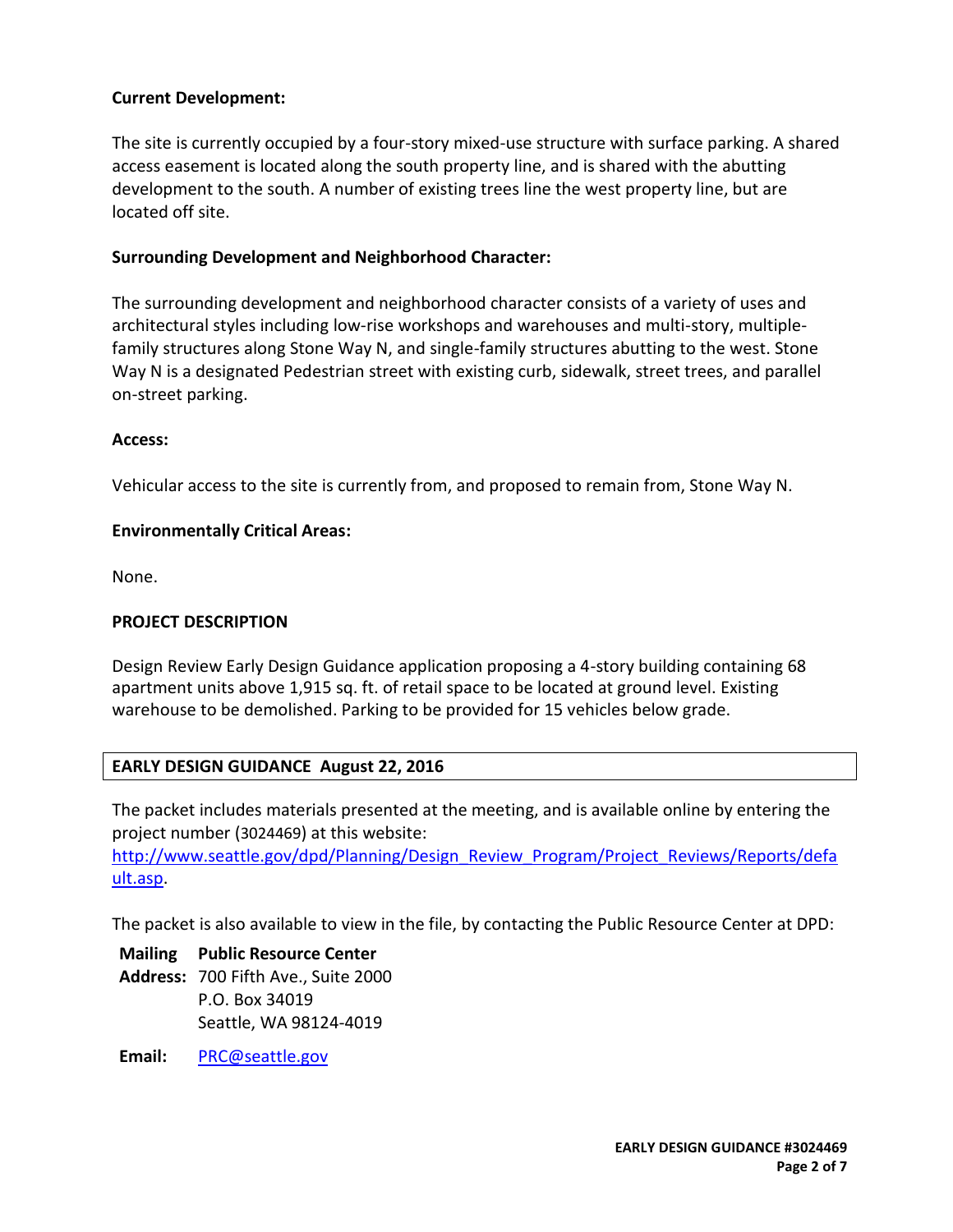# **PUBLIC COMMENT**

The following public comment was submitted prior to the EDG meeting: recommended additional on-site parking spaces.

The following public comment was expressed at the EDG meeting:

- Recommended maintaining the existing street trees on the west property line abutting the single-family zone.
- Supported Schemes A and B with upper level setbacks at the west elevation.
- Recommended a design that is sensitive to car/pedestrian safety at the sidewalk.
- Concerned about the easement along the south property line, noted development should not happen within this easement.
- Owner of the dance studio noted that the safety of children on the sidewalk is important.
- Concerned that live-work units would not support the intent of the pedestrian overlay.
- Recommended overhead canopies that are an appropriate height at the street.
- Encouraged transparency at ground level.
- Supported zero ground level setback with upper level setbacks at the west elevation.
- Supported ground level setbacks with no upper level setbacks at west elevation.

## **PRIORITIES & BOARD RECOMMENDATIONS**

After visiting the site, considering the analysis of the site and context provided by the proponents, and hearing public comment, the Design Review Board members provided the following siting and design guidance.

### **EARLY DESIGN GUIDANCE August 22, 2016**

### **1. Public Realm: Retail Spaces and Location of Residential Lobby:**

- a. The Board agreed with public comment that pedestrian safety at the driveway is important. The Board recommended safety measures in this location be integrated into the building design to ensure pedestrian safety. Sight triangles were suggested. (PL2-B)
- b. Stone Way N is developing rapidly, and the Board agreed that true retail spaces are preferred over live-work spaces (PL3-C).
- c. The preferred Scheme C proposed four small retail spaces. The Board agreed that one large retail space would be more viable than four smaller spaces. Additionally, moving the residential lobby further south to abut the driveway would support a larger retail space. (PL3-B, PL3-C)
- d. The Board appreciated the proposed on-site parking to support the viability of retail in this location (PL3-C).

# **2. Existing Trees:**

a. Three existing street trees are located adjacent the site in the Stone Way N right-ofway. The Board supported the proposed retention of these trees as they contribute to the character of the neighborhood. The Board encouraged a greater ground level setback to preserve these trees, similar to the setback proposed in Scheme C. (CS2- A)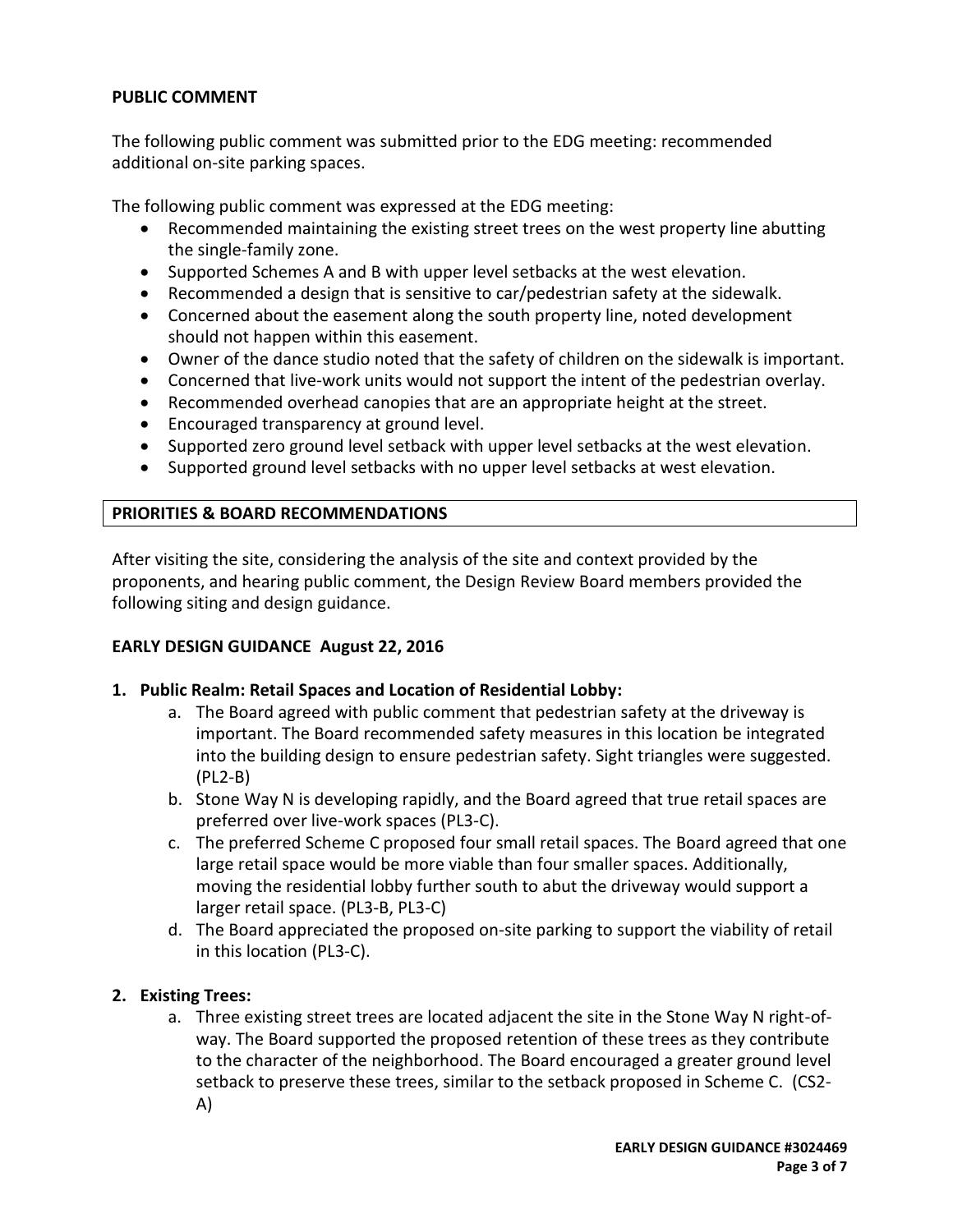- b. Additionally, the Board noted that the existing street trees may provide appropriate screening of the building bulk as perceived from Stone Way N (CS2-D)
- c. The Board agreed with public comment that the relationship of the overhead weather protection and existing street trees is an important consideration and that the two should work in tandem to contribute to a successful pedestrian experience at the sidewalk. The Board requested that graphics describing this condition be included in the Recommendation packet. (PL2-C, DC4-A)

# **3. Architectural Context and Character**:

- a. The Board supported the primary residential lobby at street level, as shown in Scheme C; however, they recommended moving the lobby adjacent to the driveway at the southeast corner of the site. Explore enhancing the corner treatment to clearly mark the residential entry (PL3-A).
- b. The Board agreed that a stair tower as a vertical element would appropriately define the main residential lobby, but that additional architectural elements and modulation are needed to create an obvious and identifiable primary entry (PL3-A).
- c. The privacy of the adjacent single-family development to the west should be carefully considered. Use the design of the decks to block views into units and to the singlefamily structures to the west. The Board specified that this is most important on the north side of the site, as existing trees along the south portion of the west property line will mitigate some privacy impacts. (CS2-B)
- d. The Board discussed the character and long term development of Stone Way N. While some felt upper level setbacks at east property line are valuable, others felt that due to the existing trees, a break in plane would be sufficient. (CS2-C)
- e. The Board specified that the landscape design should choose plants that will emphasize or accent the design, create enduring green spaces, and be appropriate to particular locations taking into account solar access, soil conditions, and adjacent patterns of use. Select landscaping that will thrive under urban conditions. Vegetation under an overhand on Stone Way N would not be supported. (DC4-D)
- f. In order to contribute to the architectural character of the neighborhood, the ground floor at the sidewalk should reflect a higher level of detail refinement and high quality materials (CS3-I).
- g. When developing the building middle-floor design, look to the existing context for design cues. Consider detail elements such as a cast stone, tile or brick pattern using spacing and width of bays or pavilions to provide intervals in the façade to create scale (CS3-I).
- h. Clearly distinguish tops of buildings from the façade walls by including detail elements consistent with the traditional neighborhood buildings such as steep gables with overhangs, parapets and cornices. (CS3-I)

### **DESIGN REVIEW GUIDELINES**

The priority Citywide and Neighborhood guidelines identified by the Board as Priority Guidelines are summarized below, while all guidelines remain applicable. For the full text please visit the [Design Review website.](https://www.seattle.gov/dpd/aboutus/whoweare/designreview/designguidelines/default.htm)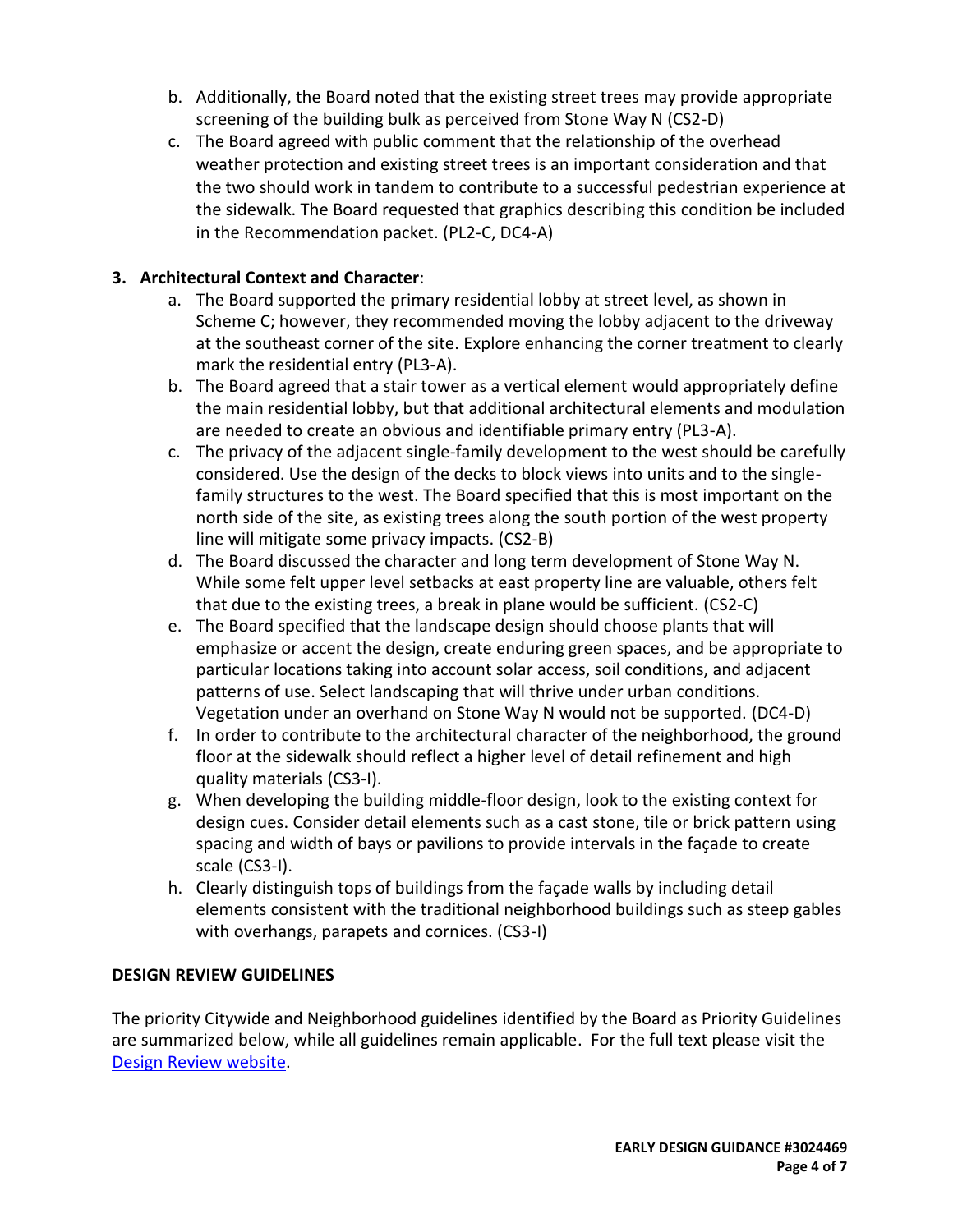### **CONTEXT & SITE**

# **CS2 Urban Pattern and Form: Strengthen the most desirable forms, characteristics, and patterns of the streets, block faces, and open spaces in the surrounding area.**

### **CS2-B Adjacent Sites, Streets, and Open Spaces**

**CS2-B-1. Site Characteristics:** Allow characteristics of sites to inform the design, especially where the street grid and topography create unusually shaped lots that can add distinction to the building massing.

**CS2-B-2. Connection to the Street:** Identify opportunities for the project to make a strong connection to the street and public realm.

**CS2-B-3. Character of Open Space:** Contribute to the character and proportion of surrounding open spaces.

## **CS2-D Height, Bulk, and Scale**

**CS2-D-1. Existing Development and Zoning:** Review the height, bulk, and scale of neighboring buildings as well as the scale of development anticipated by zoning for the area to determine an appropriate complement and/or transition.

**CS2-D-2. Existing Site Features:** Use changes in topography, site shape, and vegetation or structures to help make a successful fit with adjacent properties.

**CS2-D-3. Zone Transitions:** For projects located at the edge of different zones, provide an appropriate transition or complement to the adjacent zone(s). Projects should create a step in perceived height, bulk and scale between the anticipated development potential of the adjacent zone and the proposed development.

**CS2-D-4. Massing Choices:** Strive for a successful transition between zones where a project abuts a less intense zone.

**CS2-D-5. Respect for Adjacent Sites:** Respect adjacent properties with design and site planning to minimize disrupting the privacy of residents in adjacent buildings.

# **CS3 Architectural Context and Character: Contribute to the architectural character of the neighborhood.**

### *Wallingford Supplemental Guidance:*

# **CS3-I Architectural Context**

# **CS3-I-iii. Building Base Design:**

a. Ground floors or bases immediately next to pedestrians should reflect a higher level of detail refinement and high quality materials.

b. Encourage transparent, open facades for commercial uses at street level (as an example, windows that cover between 50-80 percent of the ground floor façade area and begin approximately 24 to 30 inches above the sidewalk rather than continuing down to street level).

### **CS3-I-iv. Building Middle-floor Design:**

a. Mid-level building façade elements should be articulated to provide visual interest on a bay-by-bay scale. Architectural features should include: belt courses or horizontal bands to distinguish individual floors; change in materials and color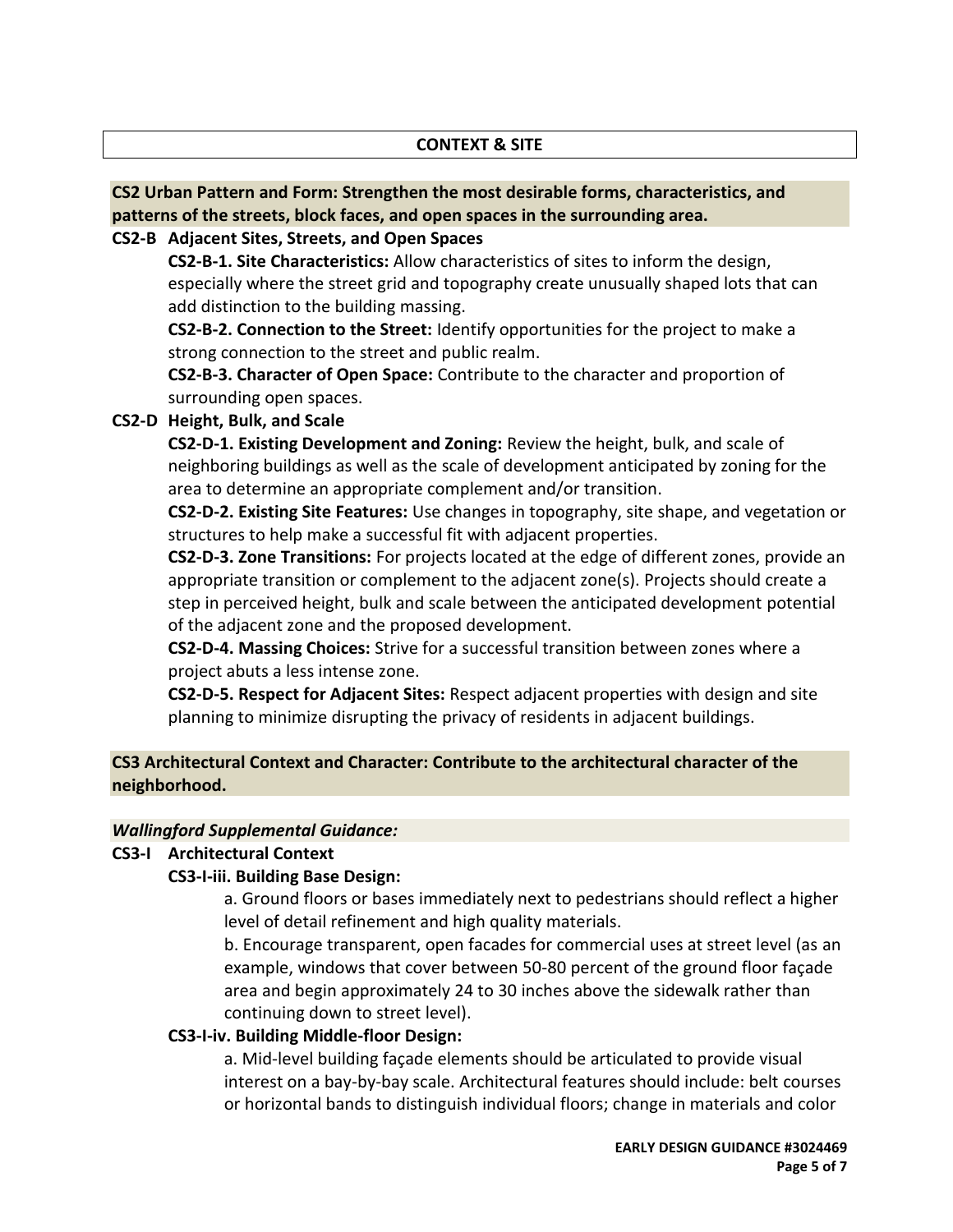and/or texture that enhance specific form elements or vertical elements of the building; a pattern of windows; and/or bay windows to give scale to the structure. b. Consider using detail elements such as a cast stone, tile or brick pattern that respond to architectural features on existing buildings.

c. Consider using spacing and width of bays or pavilions to provide intervals in the façade to create scale elements similar to surrounding buildings.

# **CS3-I-v. Building Top-floor Design:**

a. Clearly distinguish tops of buildings from the façade walls by including detail elements consistent with the traditional neighborhood buildings such as steep gables with overhangs, parapets and cornices.

| <b>DURLIC LIEE</b><br>∸!Г⊾∶<br>________ |  |
|-----------------------------------------|--|
|                                         |  |

#### **PL2 Walkability: Create a safe and comfortable walking environment that is easy to navigate and well-connected to existing pedestrian walkways and features.**

### **PL2-B Safety and Security**

**PL2-B-1. Eyes on the Street:** Create a safe environment by providing lines of sight and encouraging natural surveillance.

**PL2-B-2. Lighting for Safety:** Provide lighting at sufficient lumen intensities and scales, including pathway illumination, pedestrian and entry lighting, and/or security lights. **PL2-B-3. Street-Level Transparency:** Ensure transparency of street-level uses (for uses such as nonresidential uses or residential lobbies), where appropriate, by keeping views open into spaces behind walls or plantings, at corners, or along narrow passageways.

# **PL3 Street-Level Interaction: Encourage human interaction and activity at the street-level with clear connections to building entries and edges.**

### **PL3-A Entries**

**PL3-A-1. Design Objectives:** Design primary entries to be obvious, identifiable, and distinctive with clear lines of sight and lobbies visually connected to the street. **PL3-A-2. Common Entries:** Multi-story residential buildings need to provide privacy and

security for residents but also be welcoming and identifiable to visitors.

**PL3-A-3. Individual Entries:** Ground-related housing should be scaled and detailed appropriately to provide for a more intimate type of entry.

**PL3-A-4. Ensemble of Elements:** Design the entry as a collection of coordinated elements including the door(s), overhead features, ground surface, landscaping, lighting, and other features.

# **DESIGN CONCEPT**

**DC2 Architectural Concept: Develop an architectural concept that will result in a unified and functional design that fits well on the site and within its surroundings.**

**DC2-B Architectural and Facade Composition**